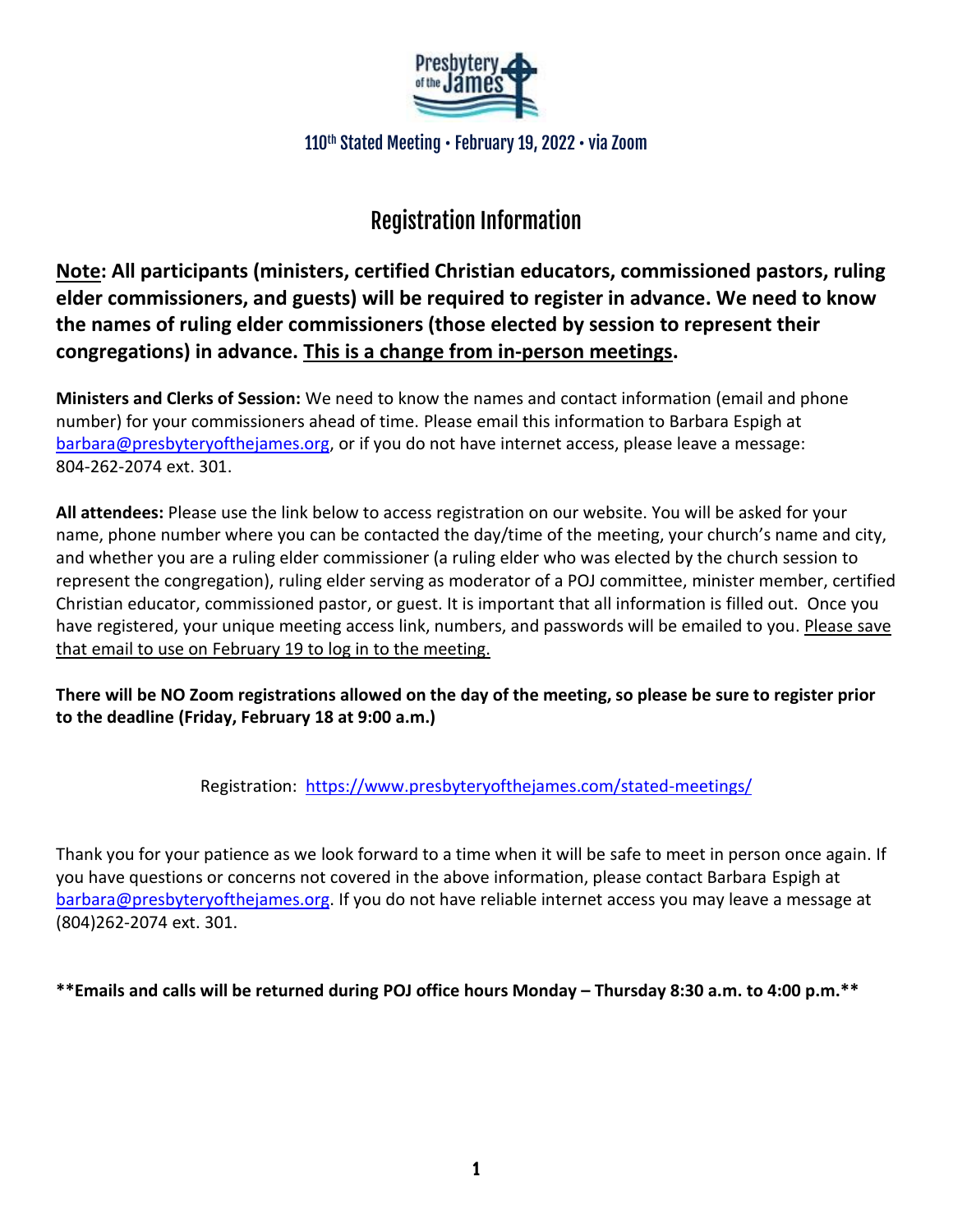### General Information Presbytery of the James • 110<sup>th</sup> Stated Meeting • February 19, 2022

### **Please thoroughly review Section II of the packet prior to the meeting to become familiar with the topics that will be discussed and voted on.**

- At their earliest opportunity, each moderator or clerk of session is requested to put Section I and Section II of this packet in the hands of the ruling elder commissioner(s) representing their church.
- **Presbytery convenes promptly at 9:30 a.m**.
- **To participate, you must have completed registration before the deadline (February 18 at 9:00 a.m.).**  The Zoom link will open at 9:00 a.m. for all commissioners and attendees.
- **Excused Absences**: All ministers and sessions are reminded that email excused absence requests are required for absences to be approved. Please plan to actively participate in the whole meeting. Send requests to Franklin Reding, assistant to the stated clerk, at [franklinr@presbyteryofthejames.org.](mailto:franklinr@presbyteryofthejames.org)
- **Motions/Amendments**: Please raise your virtual hand by using the "Raise Hand" icon in the participants window or by using \*9 if you are participating by phone. Once you have been recognized, you will be asked to unmute using the "Mute/Unmute" icon – phone users may unmute by using \*6. Please state your motion or amendment, which will be typed out by presbytery staff and read back to the body.
- Overtures must be at the presbytery by noon eight (8) weeks prior to a meeting. For the June 21, 2022 meeting, the deadline will be April 26, 2022 by noon.

#### **Upcoming Stated Meetings**